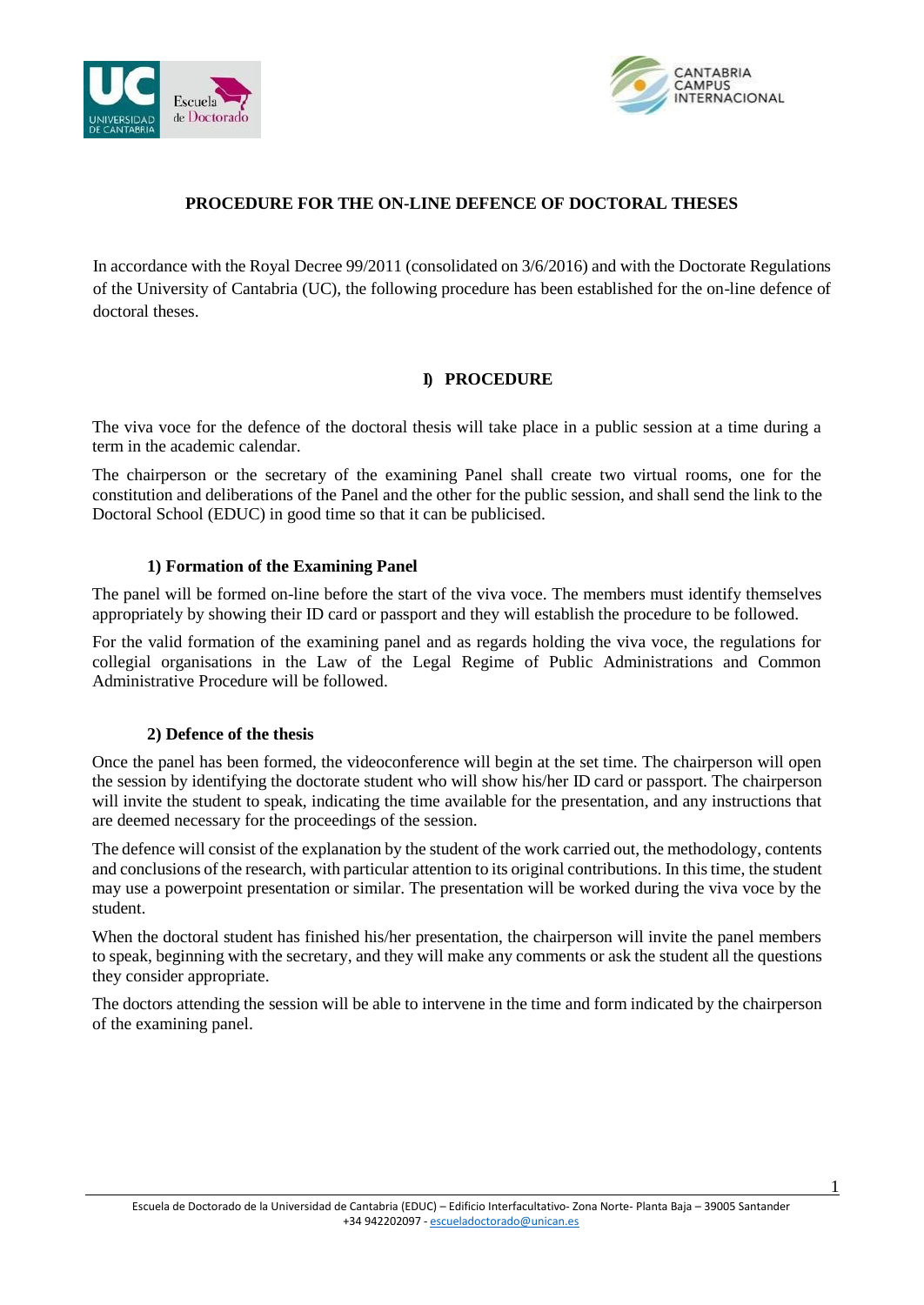



# **3) Deliberation and qualification**

After the thesis has been discussed, the panel will withdraw to another virtual room to deliberate and agree on the qualification.

Each panel member will write an individual assessment of the thesis quality and the training activities (DAD) carried out by the student. The assessment of the DAD will not give rise to a quantitative score, but is a qualitative assessment element that may complement the assessment of the thesis.

Then the panel will issue an overall report on the thesis and qualify it in terms of FAIL, PASS, VERY GOOD or OUTSTANDING.

When this deliberation has finished, the session with student and attendees will be restarted so that the chairperson can inform them of the qualification.

The chairperson will finish the academic act by asking the attendees to disconnect from the session.

# **4) Vote on the 'Cum laude' commendation and the proposal for the Extraordinary Award**

The EDUC will ask the panel to vote in secret on the award of 'cum laude' and the Extraordinary Award by the digital procedure that has been established.

The 'cum laude' commendation will require the prior overall qualification of 'outstanding', and must be supported unanimously in a secret vote.

In a maximum of three working days after receiving the documentation, the administration in the Doctorate School will make the result known publically and will inform the student, supervisors and Academic Commission of the Doctoral Programme.

## **II) COMPLETING AND PROCESSING THE FORMS**

In order to facilitate the procedure, the secretary will take charge of the documentation in order to send it to the EDUC, provided that the secretary belongs to the UC. If the secretary is not from that university, the panel member who does belong to the UC will take charge of the documentation.

Persons acting by videoconference must have a certified electronic signature. In the exceptional case that a certified electronic signature is not available, the documentation will be signed manually and sent to the person responsible for processing it by means of an institutional e-mail in which the conformity with the adopted agreements will be expressly stated.

## **1. Act of formation**

When the examining panel has been formed, the secretary will complete and sign the Form with information about student, supervisors and panel and the Act of Formation of the examining panel (Documents 1A: *Form with information about student, supervisors and panel*; 1B. *Formation online thesis examining panel*).

## **2. Individual thesis assessment report**

Each panel member will write an assessment of the thesis and the training activities carried out by the student (DAD) (Document 2: *Individual thesis assessment report*).